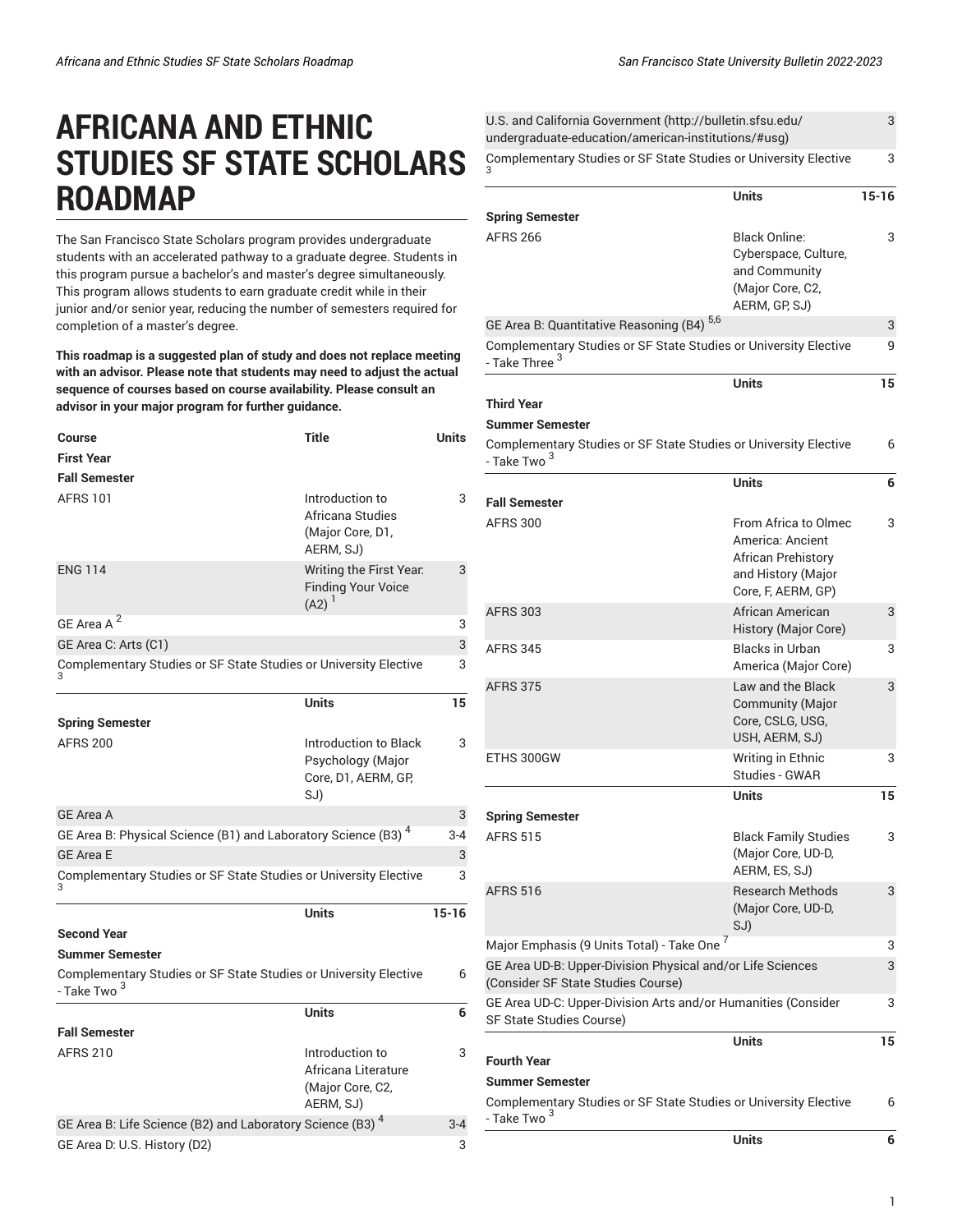| <b>Fall Semester</b>                                             |                                                                                    | 1                   |
|------------------------------------------------------------------|------------------------------------------------------------------------------------|---------------------|
| AA S 800                                                         | Theory and History<br>in Asian American<br>Studies (Master's<br>Core)              | 3                   |
| <b>AFRS 705</b>                                                  | Seminar in Africana<br><b>Studies (Master's</b><br>Core)                           | $\overline{2}$<br>3 |
| <b>ETHS 710</b>                                                  | Theories and Issues<br>in Ethnic Studies<br>(Master's Core)                        | 3<br>3              |
| Major Emphasis (9 Units Total) - Take One 7                      |                                                                                    | 3                   |
| Complementary Studies or SF State Studies or University Elective |                                                                                    | 3                   |
|                                                                  | <b>Units</b>                                                                       | 15                  |
| <b>Spring Semester</b>                                           |                                                                                    |                     |
| AIS 701                                                          | Seminar in American<br><b>Indian Studies</b><br>(Master's Core)                    | 3                   |
| <b>ETHS 720</b>                                                  | <b>Research Methods</b><br>in Ethnic Studies<br>(Master's Core)                    | 3<br>4              |
| Major Emphasis (9 Units Total) - Take One 7                      |                                                                                    | 3                   |
| Complementary Studies or SF State Studies or University Elective |                                                                                    | 5<br>3              |
|                                                                  | <b>Units</b>                                                                       | 12                  |
| <b>Fifth Year</b>                                                |                                                                                    | 6                   |
| <b>Fall Semester</b>                                             |                                                                                    |                     |
| Select One (Master's Core):                                      |                                                                                    | 3                   |
| <b>ETHS 750</b>                                                  | <b>Ethnic Studies</b><br>Community<br>Practicum                                    |                     |
| <b>ETHS 885</b>                                                  | <b>Graduate Projects</b><br>in the Teaching of<br><b>Ethnic Studies</b>            |                     |
| Select One:                                                      |                                                                                    | 3                   |
| <b>ETHS 820</b>                                                  | <b>Advanced Research</b><br>Seminar in Ethnic<br><b>Studies (Master's</b><br>Core) |                     |
| Area of Emphasis Course <sup>8</sup>                             |                                                                                    |                     |
| <b>Graduate Elective</b>                                         |                                                                                    | 3                   |
|                                                                  | <b>Units</b>                                                                       | 9                   |
| <b>Spring Semester</b>                                           |                                                                                    |                     |
| Select One (Master's Culminating Experience):                    |                                                                                    | 3                   |
| <b>ETHS 895</b>                                                  | <b>Field Study</b>                                                                 |                     |
| <b>ETHS 898</b>                                                  | <b>Master's Thesis</b>                                                             |                     |
| <b>LTNS 707</b>                                                  | Seminar in Latina/<br>o Studies (Master's<br>Core)                                 | 3                   |
|                                                                  | <b>Units</b>                                                                       | 6                   |
|                                                                  | <b>Total Units</b>                                                                 | 150-152             |

- ENG 114 can only be taken if you complete Directed Self-Placement (DSP) and select ENG 114; if you choose ENG 104/ENG 105 through DSP you will satisfy A2 upon successful completion of ENG 105 in the second semester; multilingual students may be advised into alternative English courses.
- To avoid taking additional units, it is recommended that you meet the **SF State Studies** (AERM, GP, ES, SJ) requirements within your GE or major.

## 3 **Complementary Studies**

Students completing a Bachelor of Arts in Africana Studies must complete 12 units in Complementary Studies in courses bearing a prefix other than AFRS or courses cross-listed with AFRS. These units may be in

- 1. a language other than English;
- 2. one course from each AA S, AFRS, LTNS, and RRS;
- 3. four courses from one prefix: AA S or AFRS or LTNS or RRS;
- 4. a minor or certificate;
- 5. units earned in a study abroad program; or
- 6. a coherent group of courses complementary to the major.

With the approval of an advisor in the major, courses which fulfill the Complementary Studies requirement may be lower- or upper-division units, resident, or transfer units.

- 4 Consider taking a class combined with a laboratory or a separate lab to fulfill B3 if not already satisfied.
- To determine the best B4 course option, students should complete the online advising activity at [mathadvising.sfsu.edu \(https://](https://mathadvising.sfsu.edu/) [mathadvising.sfsu.edu/](https://mathadvising.sfsu.edu/)). Questions? Contact Gator [Smart](https://gatorsmartstart.sfsu.edu/) Start. [\(https://gatorsmartstart.sfsu.edu/](https://gatorsmartstart.sfsu.edu/))
- A course in statistics, such as MATH 124, ETHS 116, or ETHS 117, is highly recommended.